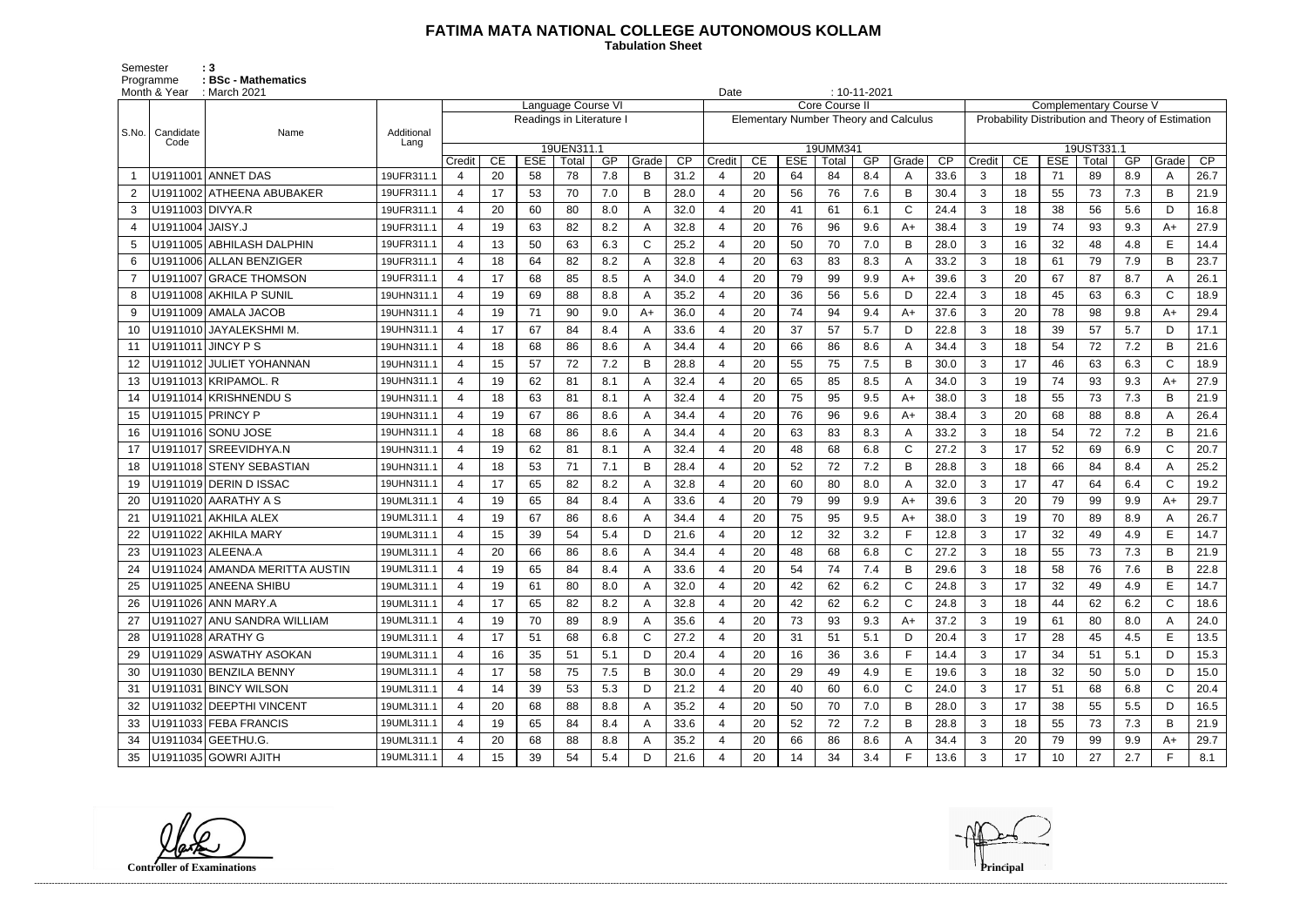|       |                   | Name                      | Additional<br>Lang | Language Course VI       |     |            |              |     |       |                 |        |           |            | Core Course II |      |                                              |                 | <b>Complementary Course V</b><br>Probability Distribution and Theory of Estimation |          |            |          |      |              |      |  |  |
|-------|-------------------|---------------------------|--------------------|--------------------------|-----|------------|--------------|-----|-------|-----------------|--------|-----------|------------|----------------|------|----------------------------------------------|-----------------|------------------------------------------------------------------------------------|----------|------------|----------|------|--------------|------|--|--|
|       |                   |                           |                    | Readings in Literature I |     |            |              |     |       |                 |        |           |            |                |      | <b>Elementary Number Theory and Calculus</b> |                 |                                                                                    |          |            |          |      |              |      |  |  |
| S.No. | Candidate<br>Code |                           |                    |                          |     |            |              |     |       |                 |        |           |            |                |      |                                              |                 |                                                                                    |          |            |          |      |              |      |  |  |
|       |                   |                           |                    | 19UEN311.1               |     |            |              |     |       |                 |        |           | 19UMM341   |                |      |                                              |                 |                                                                                    |          | 19UST331.1 |          |      |              |      |  |  |
|       |                   |                           |                    | Credit                   | CE. | <b>ESE</b> | Total        | GP  | Grade | $\overline{CP}$ | Credit | <b>CE</b> | <b>ESE</b> | Total          | GP   | Grade                                        | $\overline{CP}$ | Credit                                                                             | CE       | <b>ESE</b> | Total    | GP   | Grade        | CP   |  |  |
| 36    |                   | U1911037 JERLIN LOPEZ     | 19UML311.1         | $\mathbf 4$              | 19  | 66         | 85           | 8.5 | A     | 34.0            |        | 20        | 40         | 60             | 6.0  | $\mathsf{C}$                                 | 24.0            | 3                                                                                  | 17       | 55         | 72       | 7.2  | B            | 21.6 |  |  |
| 37    |                   | U1911038 LEKSHMI.P.S      | 19UML311.1         | 4                        | 18  | 65         | 83           | 8.3 | A     | 33.2            |        | 20        | 78         | 98             | 9.8  | $A+$                                         | 39.2            | 3                                                                                  | 20       | 77         | 97       | 9.7  | A+           | 29.1 |  |  |
| 38    |                   | U1911040 NADHANIYA ANTONY | 19UML311.1         | 4                        | 18  | 48         | 66           | 6.6 | C     | 26.4            |        | 20        | 44         | 64             | 6.4  | $\mathsf{C}$                                 | 25.6            | 3                                                                                  | 17       | 13         | 30       | 3.0  | E.           | 9.0  |  |  |
| 39    |                   | U1911041 NIMI HARISON     | 19UML311.1         | 4                        | 19  | 63         | 82           | 8.2 |       | 32.8            |        | 20        | 53         | 73             | 7.3  | B                                            | 29.2            | 3                                                                                  | 19       | 65         | 84       | 8.4  |              | 25.2 |  |  |
| 40    |                   | U1911042 NIRMALA J        | 19UML311.1         | 4                        |     | Ab         | <sup>0</sup> | 0.0 |       | 0.0             |        | 0         | Ab         | $\mathbf 0$    | 0.0  | F                                            | 0.0             | 3                                                                                  | $\Omega$ | Ab         | $\Omega$ | 0.0  | E.           | 0.0  |  |  |
| 41    |                   | U1911043 POOJA DEV A      | 19UML311.1         | $\overline{4}$           | 15  | 50         | 65           | 6.5 | C     | 26.0            |        | 20        |            | 24             | 2.4  |                                              | 9.6             | 3                                                                                  | 17       |            | 18       | 1.8  |              | 5.4  |  |  |
| 42    |                   | U1911044 SHERIN XAVIER    | 19UML311.1         | $\overline{4}$           | 15  | 28         | 43           | 4.3 | Е     | 17.2            |        | 20        | 6          | 26             | 2.6  | E                                            | 10.4            | 3                                                                                  | 17       | 3          | 20       | 2.0  | E.           | 6.0  |  |  |
| 43    |                   | U1911045 SHINCY.S         | 19UML311.1         | 4                        | 19  | 68         | 87           | 8.7 |       | 34.8            |        | 20        | 70         | 90             | 9.0  | $A+$                                         | 36.0            | 3                                                                                  | 17       | 61         | 78       | 7.8  | B            | 23.4 |  |  |
| 44    |                   | U1911046 SNEHA SASANKAN   | 19UML311.1         | $\overline{A}$           | 16  | 35         | 51           | 5.1 | D.    | 20.4            |        | 20        | 28         | 48             | 4.8  | E                                            | 19.2            | 3                                                                                  | 17       | 28         | 45       | 4.5  | E            | 13.5 |  |  |
| 45    |                   | U1911047 SONA JOHNSON     | 19UML311.1         | $\overline{4}$           | 17  | 55         | 72           | 7.2 | B     | 28.8            |        | 20        | 62         | 82             | 8.2  | A                                            | 32.8            | 3                                                                                  | 18       | 46         | 64       | 6.4  | $\mathsf{C}$ | 19.2 |  |  |
| 46    |                   | U1911048 SONA THOMAS      | 19UML311.1         | $\mathbf 4$              | 18  | 45         | 63           | 6.3 | C     | 25.2            |        | 20        | 46         | 66             | 6.6  | $\mathsf{C}$                                 | 26.4            | 3                                                                                  | 17       | 48         | 65       | 6.5  | $\mathsf{C}$ | 19.5 |  |  |
| 47    |                   | U1911049 SOORYA S         | 19UML311.1         | $\overline{4}$           | 19  | 61         | 80           | 8.0 | A     | 32.0            |        | 20        | 80         | 100            | 10.0 | $A+$                                         | 40.0            | 3                                                                                  | 20       | 76         | 96       | 9.6  | $A+$         | 28.8 |  |  |
| 48    |                   | U1911050 SOORYA.T.S       | 19UML311.1         | 4                        | 19  | 65         | 84           | 8.4 |       | 33.6            |        | 20        | 80         | 100            | 10.0 | $A+$                                         | 40.0            | 3                                                                                  | 19       | 74         | 93       | 9.3  | $A+$         | 27.9 |  |  |
| 49    |                   | U1911051 VINCY G D CRUZ   | 19UML311.1         | 4                        | 17  | 63         | 80           | 8.0 | Α     | 32.0            |        | 20        | 49         | 69             | 6.9  | $\mathsf{C}$                                 | 27.6            | 3                                                                                  | 17       | 37         | 54       | 5.4  | D.           | 16.2 |  |  |
| 50    | U1911052 AJIL A   |                           | 19UML311.1         | 4                        | 15  | 65         | 80           | 8.0 |       | 32.0            |        | 20        | 80         | 100            | 10.0 | $A+$                                         | 40.0            | 3                                                                                  | 17       | 48         | 65       | 6.5  | $\mathsf{C}$ | 19.5 |  |  |
| 51    |                   | U1911053 AKSHAY L JAINAL  | 19UML311.1         | $\mathbf 4$              | 14  | 38         | 52           | 5.2 | D.    | 20.8            |        | 20        | 11         | 31             | 3.1  | E                                            | 12.4            | 3                                                                                  | 17       | 14         | 31       | 3.1  | E.           | 9.3  |  |  |
| 52    |                   | U1911054 CHARLES PIOUS    | 19UML311.1         | 4                        | 19  | 59         | 78           | 7.8 | B     | 31.2            |        | 20        | 57         | 77             | 7.7  | B                                            | 30.8            | 3                                                                                  | 18       | 38         | 56       | 5.6  | D.           | 16.8 |  |  |
| 53    |                   | U1911055 PRETHEESH S RAJ  | 19UML311.1         | $\mathbf 4$              | 18  | 56         | 74           | 7.4 | B     | 29.6            |        | 20        | 66         | 86             | 8.6  | A                                            | 34.4            | 3                                                                                  | 17       | 62         | 79       | 7.9  | B            | 23.7 |  |  |
| 54    |                   | U1911056 R G MIDHUN RAJ   | 19UML311.1         | $\overline{A}$           | 18  | 58         | 76           | 7.6 | B     | 30.4            |        | 20        | 47         | 67             | 6.7  | $\mathsf{C}$                                 | 26.8            | 3                                                                                  | 17       | 51         | 68       | 6.8  | C            | 20.4 |  |  |
| 55    |                   | U1911057 SREE VISHNU A S  | 19UML311.1         | 4                        | 19  | 69         | 88           | 8.8 |       | 35.2            |        | 20        | 79         | 99             | 9.9  | $A+$                                         | 39.6            | 3                                                                                  | 20       | 80         | 100      | 10.0 | $A+$         | 30.0 |  |  |
| 56    |                   | U1911058 TINUYOHANNAN     | 19UML311.1         | 4                        | 18  | 64         | 82           | 8.2 |       | 32.8            |        | 20        | 73         | 93             | 9.3  | A+                                           | 37.2            | 3                                                                                  | 19       | 64         | 83       | 8.3  |              | 24.9 |  |  |

**Controller of Examinations**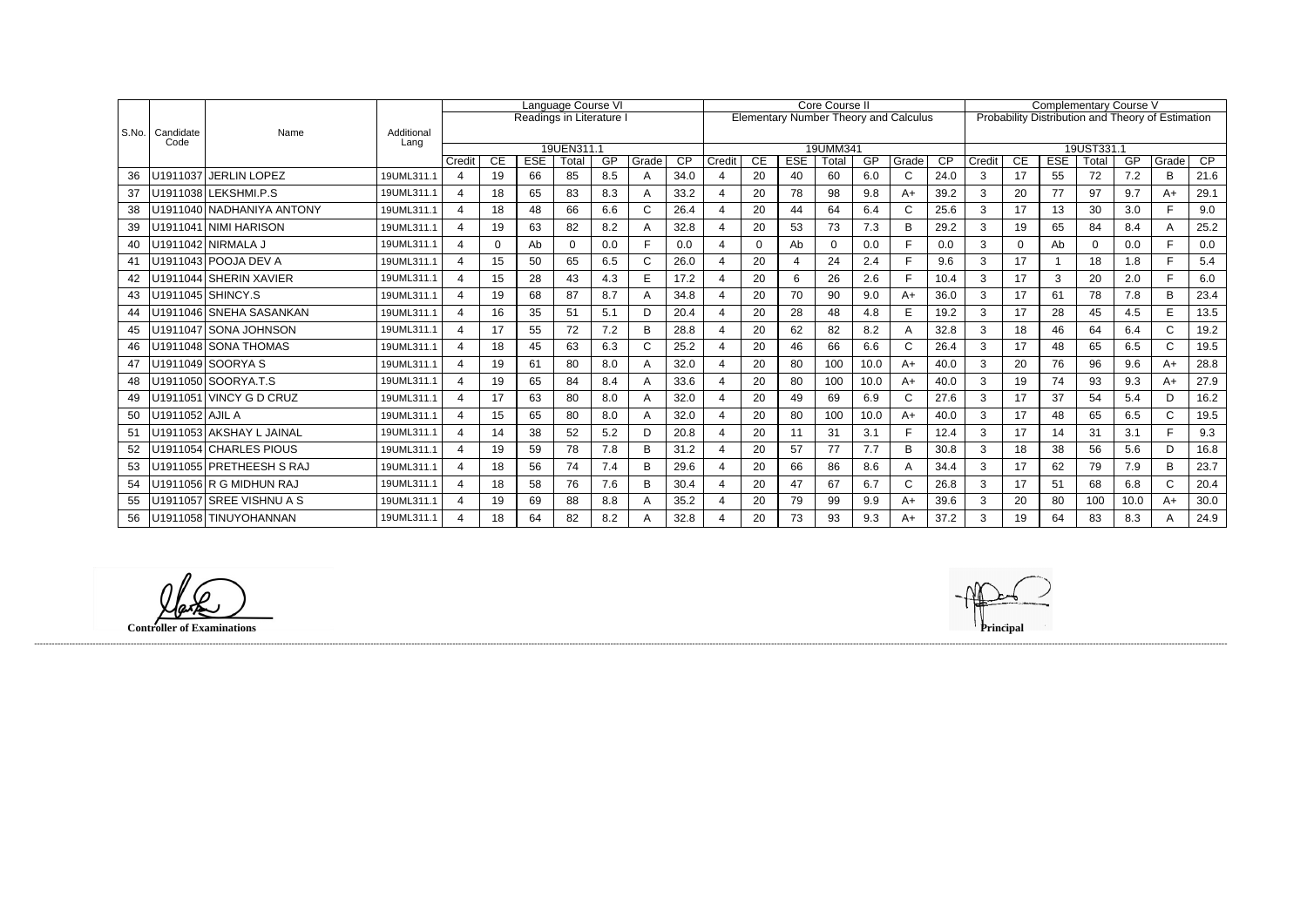|                |                   |                                |                          | <b>Complementary Course VI</b> |          |                  |                                   |           |              |            |                       |          |                  | Language Course VII |     |              |       |                          |                |              |               |
|----------------|-------------------|--------------------------------|--------------------------|--------------------------------|----------|------------------|-----------------------------------|-----------|--------------|------------|-----------------------|----------|------------------|---------------------|-----|--------------|-------|--------------------------|----------------|--------------|---------------|
|                |                   |                                |                          |                                |          |                  | Optics, Magnetism and Electricity |           |              |            |                       |          |                  |                     |     |              |       |                          |                |              |               |
| S.No.          | Candidate<br>Code | Name                           | Additional<br>Lang       |                                |          |                  |                                   |           |              |            |                       |          |                  |                     |     |              | Total | <b>SCPA</b>              | Grade          | Result       |               |
|                |                   |                                |                          |                                |          |                  | 19UPH331.1                        |           |              |            |                       |          |                  |                     | GP  |              | CP    |                          |                |              |               |
|                |                   | U1911001 ANNET DAS             | 19UFR311.1               | Credit<br>3                    | CE<br>17 | <b>ESE</b><br>51 | Total<br>68                       | GP<br>6.8 | Grade<br>C   | CP<br>20.4 | Credit<br>4           | CE<br>18 | <b>ESE</b><br>71 | Total<br>89         | 8.9 | Grade<br>A   | 35.6  | 147.5                    | 8.19           | A            | PASSED        |
| $\overline{2}$ |                   | U1911002 ATHEENA ABUBAKER      | 19UFR311.1               | 3                              | 17       | 42               | 59                                | 5.9       | D            | 17.7       | 4                     | 18       | 74               | 92                  | 9.2 | $A+$         | 36.8  | 134.8                    | 7.49           | В            | PASSED        |
| 3              | U1911003 DIVYA.R  |                                | 19UFR311.1               | 3                              | 17       | 52               | 69                                | 6.9       | C            | 20.7       | 4                     | 17       | 70               | 87                  | 8.7 | A            | 34.8  | 128.7                    | 7.15           | B            | PASSED        |
| 4              | U1911004 JAISY.J  |                                | 19UFR311.1               | 3                              | 18       | 74               | 92                                | 9.2       | $A+$         | 27.6       | $\overline{4}$        | 18       | 76               | 94                  | 9.4 | A+           | 37.6  | 164.3                    | 9.13           | $A+$         | PASSED        |
| 5              |                   | U1911005 ABHILASH DALPHIN      | 19UFR311.1               | 3                              | 13       | 18               | 31                                | 3.1       | F            | 9.3        | 4                     | 11       | 13               | 24                  | 2.4 | F            | 9.6   |                          |                | F            | <b>FAILED</b> |
| 6              |                   | U1911006 ALLAN BENZIGER        | 19UFR311.1               | 3                              | 16       | 49               | 65                                | 6.5       | $\mathsf C$  | 19.5       | 4                     | 16       | 55               | 71                  | 7.1 | B            | 28.4  | 137.6                    | 7.64           | B            | PASSED        |
| $\overline{7}$ |                   | U1911007 GRACE THOMSON         | 19UFR311.1               | 3                              | 18       | 60               | 78                                | 7.8       | B            | 23.4       | 4                     | 19       | 74               | 93                  | 9.3 | $A+$         | 37.2  | 160.3                    | 8.91           | A            | PASSED        |
| 8              |                   | U1911008 AKHILA P SUNIL        | 19UHN311.1               | 3                              | 18       | 52               | 70                                | 7.0       | B            | 21.0       | 4                     | 17       | 54               | 71                  | 7.1 | B            | 28.4  | 125.9                    | 6.99           | C            | PASSED        |
| 9              |                   | U1911009 AMALA JACOB           | 19UHN311.1               | 3                              | 20       | 77               | 97                                | 9.7       | $A+$         | 29.1       | $\overline{4}$        | 20       | 76               | 96                  | 9.6 | $A+$         | 38.4  | 170.5                    | 9.47           | $A+$         | PASSED        |
| 10             |                   | U1911010 JAYALEKSHMI M.        |                          | 3                              | 16       | 48               | 64                                | 6.4       | C            | 19.2       | 4                     | 18       | 72               | 90                  | 9.0 | $A+$         | 36.0  | 128.7                    | 7.15           | B            | PASSED        |
|                |                   | U1911011 JINCY P S             | 19UHN311.1<br>19UHN311.1 | 3                              | 18       | 56               | 74                                | 7.4       | B            | 22.2       | 4                     | 16       | 50               | 66                  | 6.6 | $\mathsf{C}$ | 26.4  |                          |                | B            | PASSED        |
| 11             |                   | U1911012 JULIET YOHANNAN       | 19UHN311.1               |                                | 17       |                  |                                   |           | F            |            |                       |          |                  |                     |     | $\mathsf{C}$ |       | 139.0                    | 7.72           | E            |               |
| 12             |                   |                                |                          | 3                              |          | 18               | 35                                | 3.5       |              | 10.5       | 4                     | 16       | 53               | 69                  | 6.9 |              | 27.6  |                          | $\blacksquare$ |              | <b>FAILED</b> |
| 13             |                   | U1911013 KRIPAMOL. R           | 19UHN311.1               | 3                              | 19       | 57               | 76                                | 7.6       | B            | 22.8       | 4                     | 20       | 72               | 92                  | 9.2 | $A+$         | 36.8  | 153.9                    | 8.55           | A            | PASSED        |
| 14             |                   | U1911014 KRISHNENDU S          | 19UHN311.1               | 3                              | 17       | 49               | 66                                | 6.6       | $\mathsf{C}$ | 19.8       | $\boldsymbol{\Delta}$ | 18       | 64               | 82                  | 8.2 | A            | 32.8  | 144.9                    | 8.05           | A            | PASSED        |
| 15             |                   | U1911015 PRINCY P              | 19UHN311.1               | 3                              | 19       | 70               | 89                                | 8.9       | Α            | 26.7       | 4                     | 20       | 76               | 96                  | 9.6 | $A+$         | 38.4  | 164.3                    | 9.13           | $A+$         | PASSED        |
| 16             |                   | U1911016 SONU JOSE             | 19UHN311.1               | 3                              | 17       | 69               | 86                                | 8.6       | A            | 25.8       | 4                     | 17       | 72               | 89                  | 8.9 | A            | 35.6  | 150.6                    | 8.37           | A            | PASSED        |
| 17             |                   | U1911017 SREEVIDHYA.N          | 19UHN311.1               | 3                              | 18       | 44               | 62                                | 6.2       | C            | 18.6       | 4                     | 18       | 52               | 70                  | 7.0 | B            | 28.0  | 126.9                    | 7.05           | B            | PASSED        |
| 18             |                   | U1911018 STENY SEBASTIAN       | 19UHN311.1               | 3                              | 19       | 40               | 59                                | 5.9       | D            | 17.7       | 4                     | 17       | 71               | 88                  | 8.8 | A            | 35.2  | 135.3                    | 7.52           | B            | PASSED        |
| 19             |                   | U1911019 DERIN D ISSAC         | 19UHN311.1               | 3                              | 18       | 58               | 76                                | 7.6       | B            | 22.8       | $\overline{4}$        | 20       | 72               | 92                  | 9.2 | A+           | 36.8  | 143.6                    | 7.98           | B            | PASSED        |
| 20             |                   | U1911020 AARATHY A S           | 19UML311.1               | 3                              | 20       | 78               | 98                                | 9.8       | $A+$         | 29.4       | Δ                     | 18       | 66               | 84                  | 8.4 | A            | 33.6  | 165.9                    | 9.22           | $A+$         | PASSED        |
| 21             |                   | U1911021 AKHILA ALEX           | 19UML311.1               | 3                              | 19       | 65               | 84                                | 8.4       | A            | 25.2       | 4                     | 18       | 63               | 81                  | 8.1 | A            | 32.4  | 156.7                    | 8.71           | A            | PASSED        |
| 22             |                   | U1911022 AKHILA MARY           | 19UML311.1               | 3                              | 16       | 32               | 48                                | 4.8       | E            | 14.4       | 4                     | 19       | 54               | 73                  | 7.3 | B            | 29.2  |                          | $\blacksquare$ | E            | <b>FAILED</b> |
| 23             |                   | U1911023 ALEENA.A              | 19UML311.1               | 3                              | 17       | 52               | 69                                | 6.9       | C            | 20.7       | 4                     | 19       | 66               | 85                  | 8.5 | A            | 34.0  | 138.2                    | 7.68           | B            | PASSED        |
| 24             |                   | U1911024 AMANDA MERITTA AUSTIN | 19UML311.1               | 3                              | 18       | 40               | 58                                | 5.8       | D            | 17.4       | ⊿                     | 18       | 58               | 76                  | 7.6 | B            | 30.4  | 133.8                    | 7.43           | B            | PASSED        |
| 25             |                   | U1911025 ANEENA SHIBU          | 19UML311.1               | 3                              | 17       | 31               | 48                                | 4.8       | E            | 14.4       | Δ                     | 18       | 51               | 69                  | 6.9 | $\mathsf{C}$ | 27.6  | 113.5                    | 6.31           | $\cap$       | PASSED        |
| 26             |                   | U1911026 ANN MARY.A            | 19UML311.1               | 3                              | 18       | 40               | 58                                | 5.8       | D            | 17.4       | 4                     | 19       | 60               | 79                  | 7.9 | B            | 31.6  | 125.2                    | 6.96           | $\mathsf{C}$ | PASSED        |
| 27             |                   | U1911027 ANU SANDRA WILLIAM    | 19UML311.1               | 3                              | 18       | 62               | 80                                | 8.0       | Α            | 24.0       | 4                     | 19       | 60               | 79                  | 7.9 | B            | 31.6  | 152.4                    | 8.47           | A            | PASSED        |
| 28             |                   | U1911028 ARATHY G              | 19UML311.1               | 3                              | 15       | 6                | 21                                | 2.1       | F            | 6.3        | 4                     | 19       | 40               | 59                  | 5.9 | D            | 23.6  |                          |                | F            | <b>FAILED</b> |
| 29             |                   | U1911029 ASWATHY ASOKAN        | 19UML311.1               | 3                              | 16       | 28               | 44                                | 4.4       | E            | 13.2       | 4                     | 19       | 28               | 47                  | 4.7 | E            | 18.8  | $\overline{\phantom{a}}$ |                | F            | <b>FAILED</b> |
| 30             |                   | U1911030 BENZILA BENNY         | 19UML311.1               | 3                              | 17       | 47               | 64                                | 6.4       | C            | 19.2       | 4                     | 18       | 36               | 54                  | 5.4 | D            | 21.6  | 105.4                    | 5.86           | D            | PASSED        |
| 31             |                   | U1911031 BINCY WILSON          | 19UML311.1               | 3                              | 15       | 50               | 65                                | 6.5       | C            | 19.5       | 4                     | 18       | 46               | 64                  | 6.4 | $\mathsf{C}$ | 25.6  | 110.7                    | 6.15           | $\mathsf{C}$ | PASSED        |
| 32             |                   | U1911032 DEEPTHI VINCENT       | 19UML311.1               | 3                              | 17       | 35               | 52                                | 5.2       | D            | 15.6       | 4                     | 19       | 52               | 71                  | 7.1 | B            | 28.4  | 123.7                    | 6.87           | C            | PASSED        |
| 33             |                   | U1911033 FEBA FRANCIS          | 19UML311.1               | 3                              | 16       | 39               | 55                                | 5.5       | D            | 16.5       | 4                     | 18       | 51               | 69                  | 6.9 | $\mathsf{C}$ | 27.6  | 128.4                    | 7.13           | B            | PASSED        |
| 34             |                   | U1911034 GEETHU.G.             | 19UML311.1               | $\mathbf{3}$                   | 20       | 78               | 98                                | 9.8       | $A+$         | 29.4       | 4                     | 19       | 68               | 87                  | 8.7 | A            | 34.8  | 163.5                    | 9.08           | $A+$         | PASSED        |
| 35             |                   | U1911035 GOWRI AJITH           | 19UML311.1               | 3                              | 15       | 3                | 18                                | 1.8       | F.           | 5.4        | 4                     | 18       | 24               | 42                  | 4.2 | F.           | 16.8  |                          | $\sim$         | F            | <b>FAILED</b> |

**Controller of Examinations Principal**